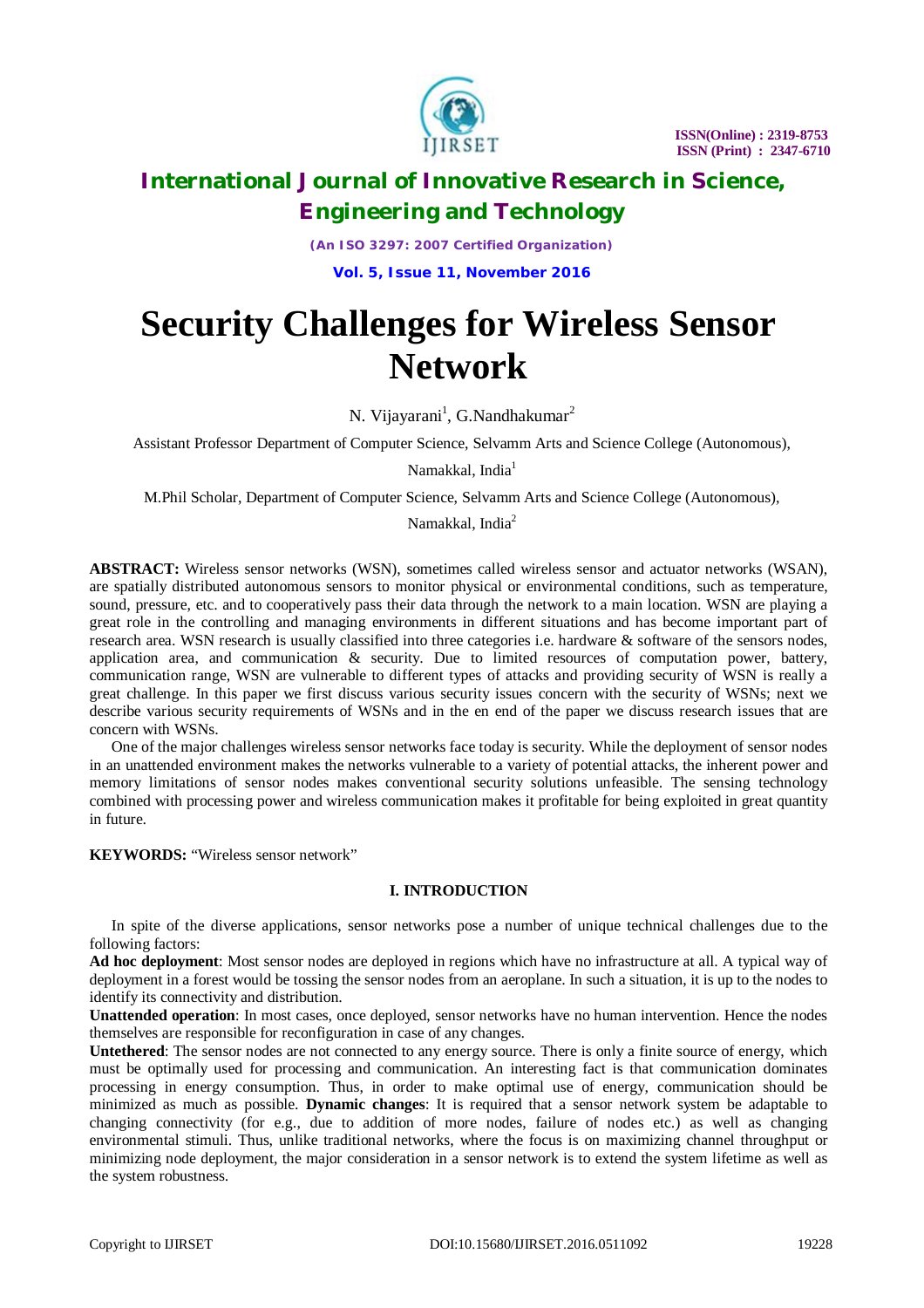

*(An ISO 3297: 2007 Certified Organization)*

#### **Vol. 5, Issue 11, November 2016**

#### **II. WIRELESS SENSOR NETWORK ARCHITECTURE**

The characteristics of a sensor network and the requirements of different applications, have a decisive impact on the network design. Some of the factors that influence the network design are fault tolerance, scalability, production costs, operating environment, sensor network topology, hardware constraints, transmission media and power consumption.

Fault tolerance is the ability of the network to continue its function, even if some nodes fail or block. Sensor nodes are prone to failure due to harsh environment conditions, lack of power, etc. This shouldn't affect the overall function of the network.

In WSNs, the number of nodes may be in order of tens, hundreds or thousands. Therefore, the protocols designed for these networks should be able to handle the new schemes efficiently.

Since sensor nodes are usually deployed in a harsh or hostile environment in large numbers and cannot be reused, it is important to reduce the cost of sensor nodes so that the cost of the whole network is reduced.

In sensor networks, a node may fail, join, or move, which would result in changes in node density and network topology. Thus, network protocols designed for sensor networks should be adaptive to such density and topology changes.

Sensor nodes have limited processing and storage capacities, and thus can only perform limited computational functionalities. These hardware constraints present many challenges in software development and network protocol design for sensor networks.

#### **WSN topology**

WSNs use four basic networking topologies: point-to-point (peer-to-peer), star (point-to-multipoint), tree and mesh.



Figure 1.1 Basic WSN topologies

In point-to-point networks, each node is allowed to communicate with other nodes of the network, without having to go through a centralized node (the sink). Each node is able to function either as "client" or a "server" to the other nodes of the network.

In star networks, the sensor nodes cannot communicate directly with each other. Communication must be routed through the centralized node, which acts as the server, whereas all the other nodes are the clients. The main flaw of star topology is that if the sink fails, the entire network fails.

A lot of central nodes linked with each other, can form an extended star network, called tree network. A tree network can be considered as a hybrid of both point-to-point and star networks.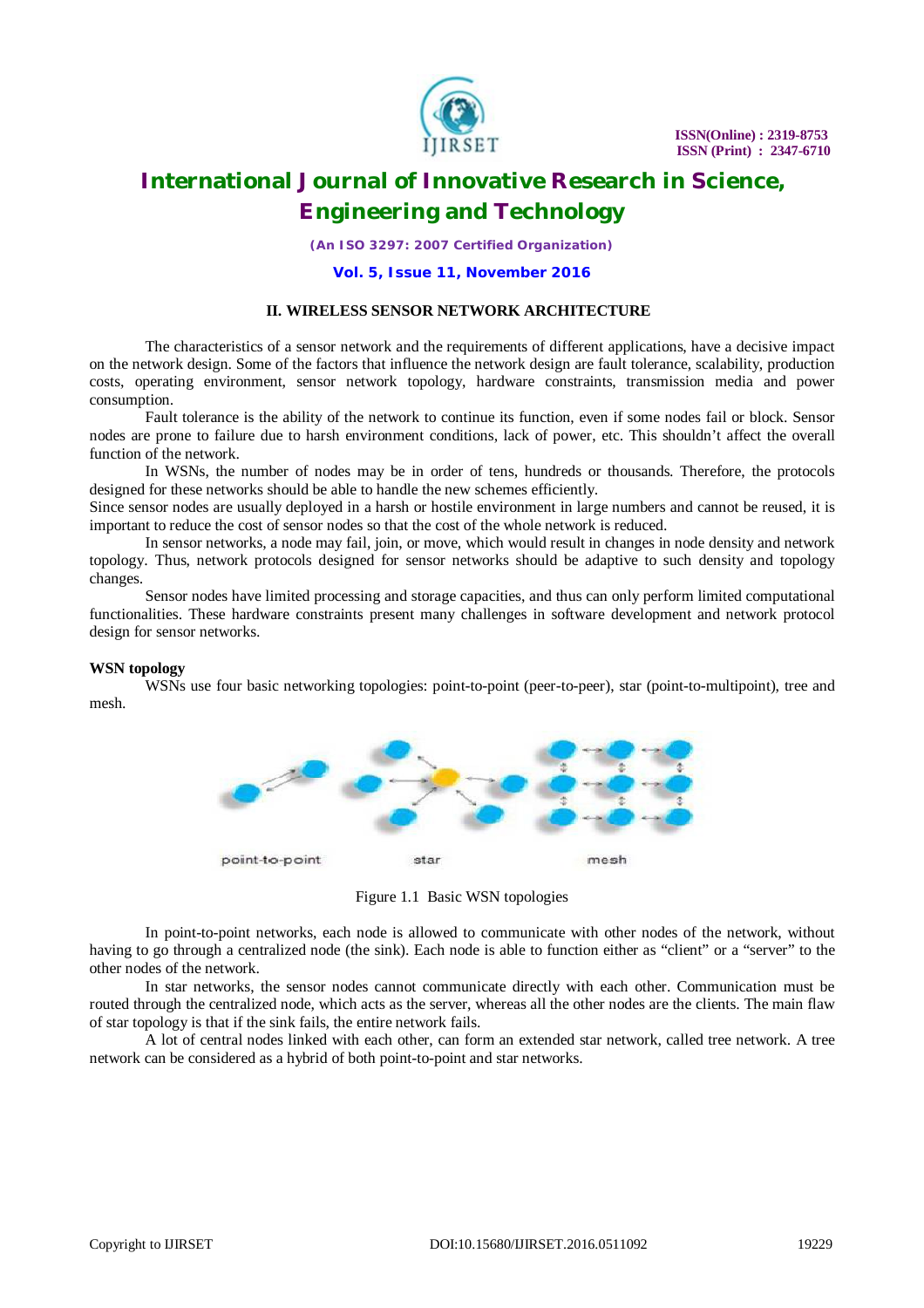

*(An ISO 3297: 2007 Certified Organization)* **Vol. 5, Issue 11, November 2016**



Figure 1.2 Tree topology

In mesh topology, each node can choose between many pathways, in order to route the data to the desired location. Mesh topology is more flexible and allows the network to self-heal, in case of nodes failure. On the other hand, power and processing requirements at each node are much higher.

### **Communication in a WSN**

To send data to the sink, each sensor node can transmit its data directly using a single hop. However, when the sensor network covers a large geographical area, long-distance transmission could be very costly in terms of power consumption. Therefore, it is essential to reduce the transmission distance, in order to increase power savings and prolong the network lifetime.

For this purpose, multi-hop short-distance communication is preferred. In multi-hop communication, each node transmits its sensed data to the sink, via one or more intermediate nodes. This way, the communication energy consumption is sufficiently reduced.



Figure 1.4 Single-hop versus multi-hop communication in sensor networks

#### **Hardware Specifications**

A sensor node consists of four basic components : a sensing unit, a processing unit, a radio transceiver and a power unit. Additional components may include location finding systems like GPS, mobilizers and power generators. Sensing unit contains a sensor and an analog to digital converter (ADC). The analog signals measured by the sensors are converted to digital by the ADC. Afterwards, they are used as input for the processing unit, which manages procedures that allow the nodes to collaborate with each other. The transceiver is used to connect the node to the device.

The power unit is the most important component of the sensor node because it implicitly determines the lifetime of the entire network. Power is a resource hard to maintain, basically for two reasons: a) because of the size limitations of the nodes and b) because of the possible harsh conditions of the observed phenomenon, that make the nodes inaccessible. On the other hand, it is possible to extend the lifetime of the sensor network by energy scavenging, e.g. using solar cells.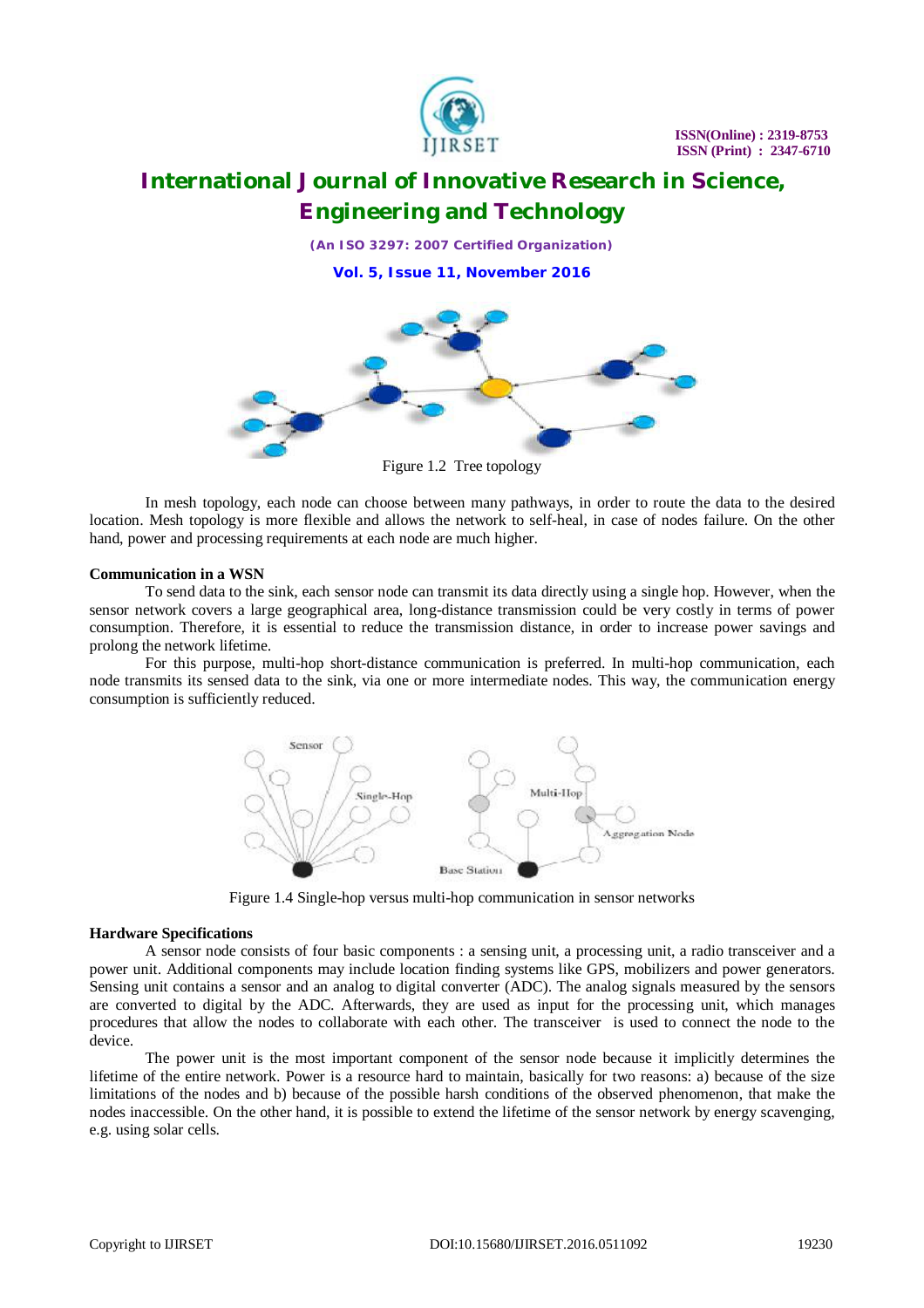

*(An ISO 3297: 2007 Certified Organization)*

**Vol. 5, Issue 11, November 2016**

### **III. APPLICATIONS**

**Area monitoring**Area monitoring is a common application of WSNs. In area monitoring, the WSN is deployed over a region where some phenomenon is to be monitored. A military example is the use of sensors detect enemy intrusion; a civilian example is the geo-fencing of gas or oil pipelines.

**Health care monitoring**The medical applications can be of two types: wearable and implanted. Wearable devices are used on the body surface of a human or just at close proximity of the user. The implantable medical devices are those that are inserted inside human body. There are many other applications too e.g. body position measurement and location of the person, overall monitoring of ill patients in hospitals and at homes. Body-area networks can collect information about an individual's health, fitness, and energy expenditure.

**Environmental/Earth sensing**There are many applications in monitoring environmental parameters,examples of which are given below. They share the extra challenges of harsh environments and reduced power supply.

**Air pollution monitoring**Wireless sensor networks have been deployed in several cities (Stockholm, London, and Brisbane) to monitor the concentration of dangerous gases for citizens. These can take advantage of the ad hoc wireless links rather than wired installations, which also make them more mobile for testing readings in different areas.

**Forest fire detection**A network of Sensor Nodes can be installed in a forest to detect when a fire has started. The nodes can be equipped with sensors to measure temperature, humidity and gases which are produced by fire in the trees or vegetation. The early detection is crucial for a successful action of the firefighters; thanks to Wireless Sensor Networks, the fire brigade will be able to know when a fire is started and how it is spreading.

**Landslide detection**A landslide detection system makes use of a wireless sensor network to detect the slight movements of soil and changes in various parameters that may occur before or during a landslide. Through the data gathered it may be possible to know the occurrence of landslides long before it actually happens.

Water quality monitoring Water quality monitoring involves analyzing water properties in dams, rivers, lakes & oceans, as well as underground water reserves. The use of many wireless distributed sensors enables the creation of a more accurate map of the water status, and allows the permanent deployment of monitoring stations in locations of difficult access, without the need of manual data retrieval.

**Natural disaster prevention**Wireless sensor networks can effectively act to prevent the consequences of natural disasters, like floods. Wireless nodes have successfully been deployed in rivers where changes of the water levels have to be monitored in real time.

### **Industrial monitoring**

**Machine health monitoring**Wireless sensor networks have been developed for machinery condition-based maintenance (CBM) as they offer significant cost savings and enable new functionality.

**Data logging**Wireless sensor networks are also used for the collection of data for monitoring of environmental information, this can be as simple as the monitoring of the temperature in a fridge to the level of water in overflow tanks in nuclear power plants. The statistical information can then be used to show how systems have been working. The advantage of WSNs over conventional loggers is the "live" data feed that is possible.

**Water/Waste water monitoring**Monitoring the quality and level of water includes many activities such as checking the quality of underground or surface water and ensuring a country's water infrastructure for the benefit of both human and animal. It may be used to protect the wastage of water.

**Structural health monitoring**Wireless sensor networks can be used to monitor the condition of civil infrastructure and related geo-physical processes close to real time, and over long periods through data logging, using appropriately interfaced sensors.

### **Wine production**

Wireless sensor networks are used to monitor wine production, both in the field and the cellar.

### **IV. CHARACTERISTICS**

The main characteristics of a WSN include:

- Power consumption constraints for nodes using batteries or energy harvesting
- Ability to cope with node failures (resilience)
- Some mobility of nodes (for highly mobile nodes see MWSNs)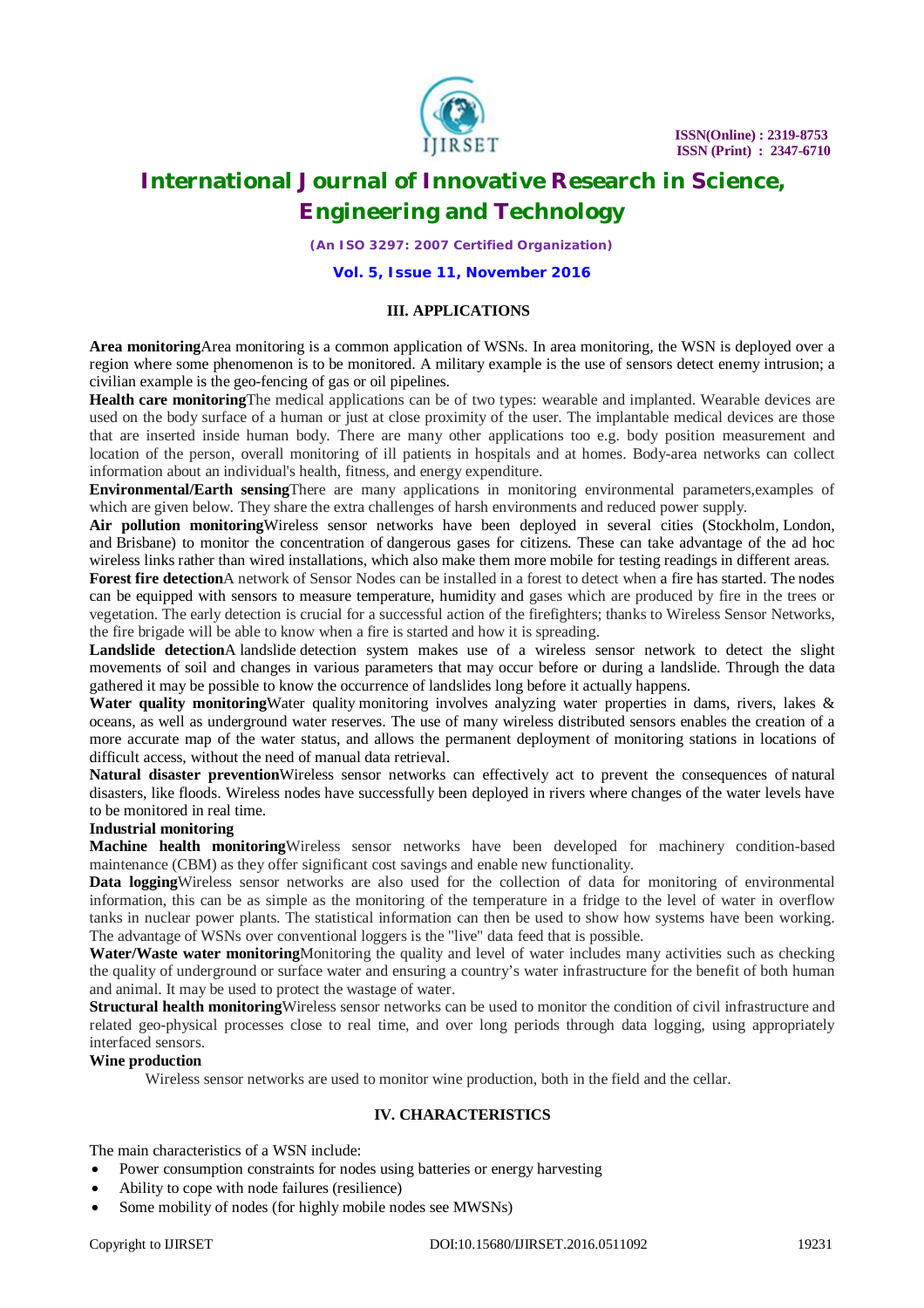

*(An ISO 3297: 2007 Certified Organization)*

**Vol. 5, Issue 11, November 2016**

- Heterogeneity of nodes
- Scalability to large scale of deployment
- Ability to withstand harsh environmental conditions
- Ease of use
- Cross-layer design

Cross-layer is becoming an important studying area for wireless communications. In addition, the traditional layered approach presents three main problems:

- 1. Traditional layered approach cannot share different information among different layers , which leads to each layer not having complete information. The traditional layered approach cannot guarantee the optimization of the entire network.
- 2. The traditional layered approach does not have the ability to adapt to the environmental change.
- 3. Because of the interference between the different users, access conflicts, fading, and the change of environment in the wireless sensor networks, traditional layered approach for wired networks is not applicable to wireless networks.

So the cross-layer can be used to make the optimal modulation to improve the transmission performance, such as data rate, energy efficiency, QoS (Quality of Service), etc.. Sensor nodes can be imagined as small computers which are extremely basic in terms of their interfaces and their components. They usually consist of a processing unit with limited computational power and limited memory, sensors or MEMS (including specific conditioning circuitry), a communication device (usually radio transceivers or alternativelyoptical), and a power source usually in the form of a battery. Other possible inclusions are energy harvesting modules,<sup>[11]</sup> secondary ASICs, and possibly secondary harvesting modules,<sup>[11]</sup> secondary ASICs, and possibly secondary communication interface (e.g. RS-232 or USB).

#### **V. LITERATURE SURVEY**

The **KirtiRaj Bhatele, et al.,** presented hybrid security protocol for better security using a combination of both symmetric and asymmetric cryptographic algorithms. In this hash value of the decrypted message using AES algorithm is calculated using MD5 algorithm. This hash value has been encrypted with dual RSA and the encrypted message of this hash value also sent to destination. Now at the receiving end, hash value of decrypted plaintext is calculated with MD5 and then it is compared with the hash value of original plaintext which is calculated at the sending end for its integrity. By this we are able to know whether the original text being altered or not during transmission in the communication medium.

**Arash Habibi Lashkari, et al.,** presented a survey on wireless security protocols (WEP, WPA and WPA2/802.11i). Here WEP protocol types, weaknesses and enhancements, WPA protocol types, WPA improvements such as cryptographic message integrity code or MIC, new IV sequencing discipline, per packet key mixing function and rekeying mechanism. They also explained major problems on WPA that happened on PSK part of algorithm. Finally paper explained third generation of wireless security protocol as WPA2/802.11i.

Gamal Selim, et al., explained various types of security attacks modification, fabrication, interception, brute force, maintainability and static placement of MIC. They surveyed currently available security protocols i.e. WEP, WEP2, WPA and WPA2. They also proposed a new mechanism called multiple slot system (MSS). MSS makes use of the key selector, slot selector and MIC shuffle selector. MSS uses one of four encryption algorithm RC4, RSA, Blowfish and AES.

**Hyung-Woo Lee, et al.,** explained various issues and challenges in wireless sensor network. Paper explained two types of wireless security attacks – one is the attack against the security mechanisms and another is against the basic mechanisms like routing mechanism. Major attacks explained are denial of service attack, attacks on information in transit, sybil attack, hello flood attack, wormhole attack, blackhole/sinkhole attack. Paper also explained the various security schemes for wireless sensor networks like wormhole based, statistical en-route filtering, random key and tinysec. Holistic view of security in wireless sensor networks is also described.

**Lifeng Sang, et al.,** proposed shared secret free security infrastructure for wireless networks based on two physical primitives: cooperative jamming and spatial signal enforcement. Cooperative jamming is for confidential wireless communication and spatial signal enforcement is for message authenticity. Proposed infrastructure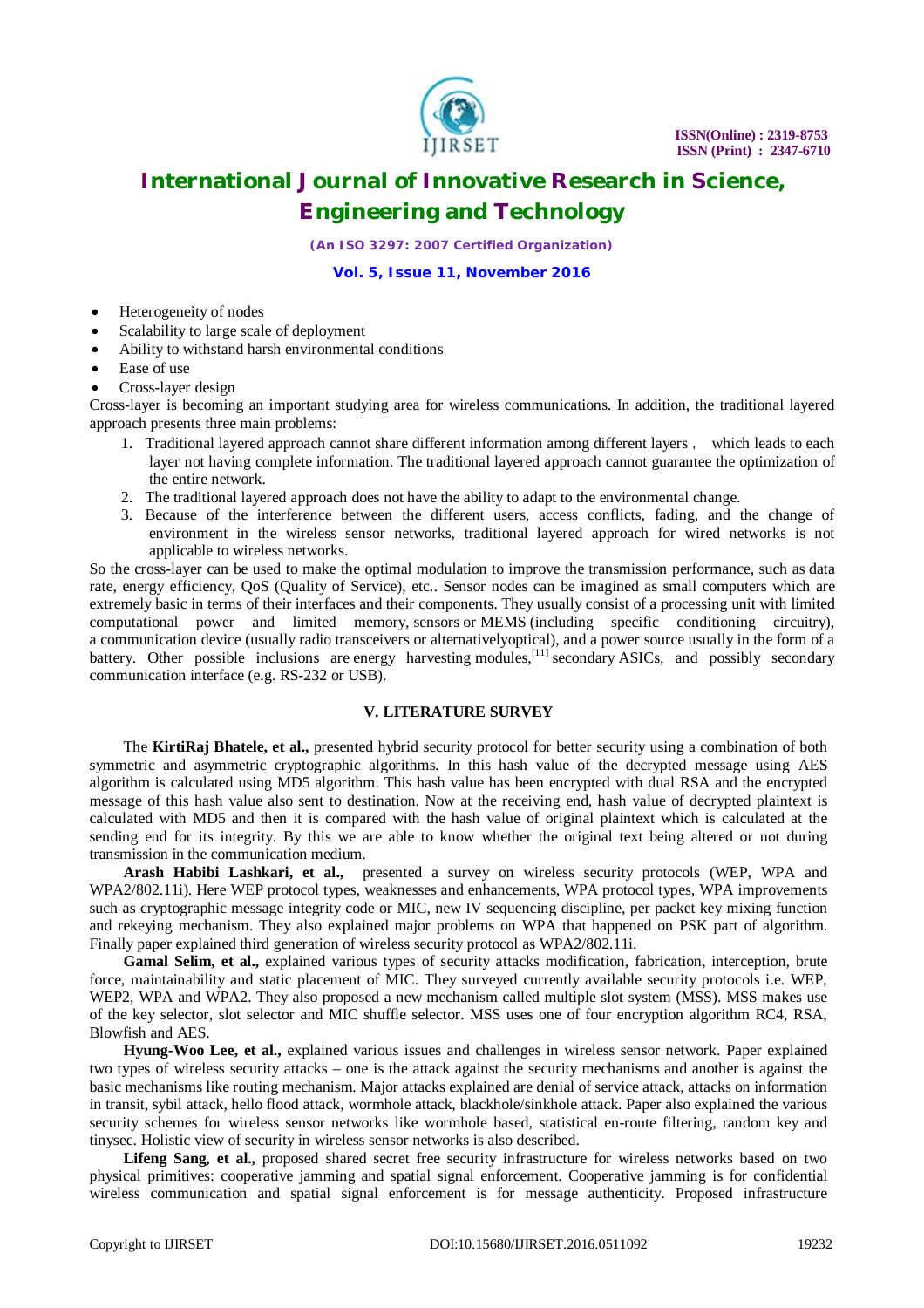

*(An ISO 3297: 2007 Certified Organization)*

#### **Vol. 5, Issue 11, November 2016**

International Journal of Future Generation Communication and Networking Vol.7, No.4 (2014) 32 Copyright © 2014 SERSC provides confidentiality, identity authentication, message authentication, integrity, sender non-repudiation, receiver non repudiation and anonymity.

**Andrew Gin, et al.,** compared the performance analysis of evolving wireless 802.11 security architecture. Paper explained wireless network security methods. Paper explained security layers like WEP shared key authentication and 40 bit encryption, WEP shared key authentication and 104 bit encryption, WPA with PSK authentication and RC4 encryption, WPA with EAP-TLS authentication and RC4 encryption, WPA2 with PSK authentication and AES encryption and WPA2 with EAP-TLS authentication and AES encryption. Effects on throughput are also discussed.

#### **VI. METHODOLOGY**

#### **Security Threats and Issues in Wireless Sensor Networks**

Most of the threats and attacks against security in wireless networks are almost similar to their wired counterparts while some are exacerbated with the inclusion of wireless connectivity. In fact, wireless networks are usually more vulnerable to various security threats as the unguided transmission medium is more susceptible to security attacks than those of the guided transmission medium. The broadcast nature of the wireless communication is a simple candidate for eavesdropping. In most of the cases various security issues and threats related to those we consider for wireless ad hoc networks are also applicable for wireless sensor networks. These issues are well-enumerated in some past researches and also a number of security schemes are already been proposed to fight against them. However, the security mechanisms devised for wireless ad hoc networks could not be applied directly for wireless sensor networks because of the architectural disparity of the two networks.

While ad hoc networks are self-organizing, dynamic topology, peer to peer networks formed by a collection of mobile nodes and the centralized entity is absent ; the wireless sensor networks could have a command node or a base station (centralized entity, sometimes termed as sink). The architectural aspect of wireless sensor network could make the employment of a security schemes little bit easier as the base stations or the centralized entities could be used extensively in this case. Nevertheless, the major challenge is induced by the constraint of resources of the tiny sensors. **Attacks in Wireless Sensor Networks**

Attacks against wireless sensor networks could be broadly considered from two different levels of views. One is the attack against the security mechanisms and another is against the basic mechanisms (like routing mechanisms). Here we point out the major attacks in wireless sensor networks.

#### **Denial of Service Denial of Service (DoS)**

DoS is produced by the unintentional failure of nodes or malicious action. The simplest DoS attack tries to exhaust the resources available to the victim node, by sending extra unnecessary packets and thus prevents legitimate network users from accessing services or resources to which they are entitled. DoS attack is meant not only for the adversary's attempt to subvert, disrupt, or destroy a network, but also for any event that diminishes a network's capability to provide a service. In wireless sensor networks, several types of DoS attacks in different layers might be performed. At physical layer the DoS attacks could be jamming and tampering, at link layer, collision, exhaustion, unfairness, at network layer, neglect and greed, homing, misdirection, black holes and at transport layer this attack could be performed by malicious flooding and desynchronization. The mechanisms to prevent DoS attacks include payment for network resources, pushback, strong authentication and identification of traffic.

#### **Attacks on Information in transit**

In a sensor network, sensors monitor the changes of specific parameters or values and report to the sink according to the requirement. While sending the report, the information in transit may be altered, spoofed, replayed again or vanished. As wireless communication is vulnerable to eavesdropping, any attacker can monitor the traffic flow and get into action to interrupt, intercept, modify or fabricate packets thus, provide wrong information to the base stations or sinks.

#### **Sybil Attack**

In many cases, the sensors in a wireless sensor network might need to work together to accomplish a task, hence they can use distribution of subtasks and redundancy of information. In such a situation, a node can pretend to be more than one node using the identities of other legitimate nodes.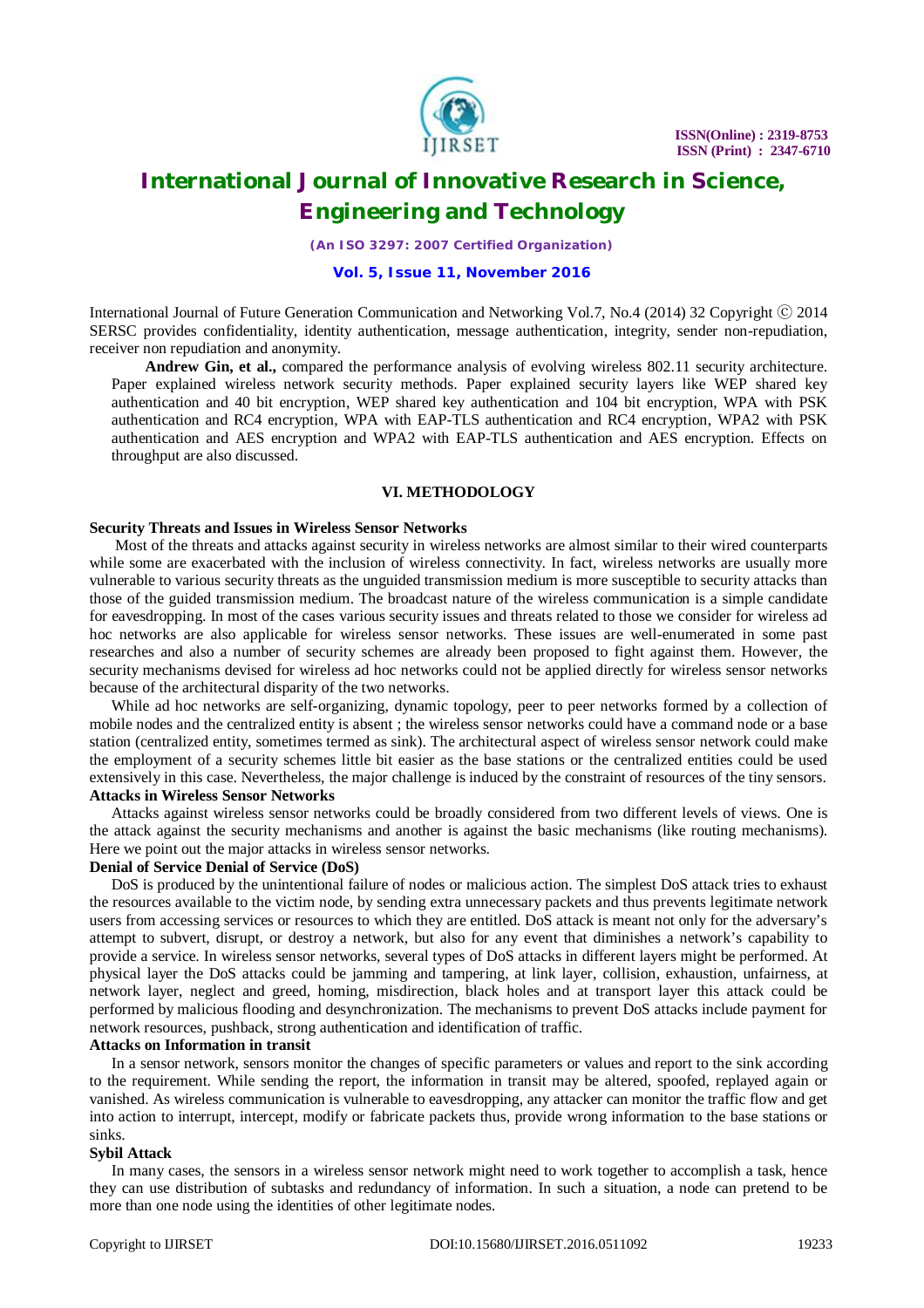

*(An ISO 3297: 2007 Certified Organization)*

**Vol. 5, Issue 11, November 2016**



This type of attack where a node forges the identities of more than one node is the Sybil attack.Sybil attack tries to degrade the integrity of data, security and resource utilization that the distributed algorithm attempts to achieve. Sybil attack can be performed for attacking the distributed storage, routing mechanism, data aggregation, voting, fair resource allocation and misbehavior detection . Basically, any peer-to-peer network (especially wireless ad hoc networks) is vulnerable to sybil attack. However, as WSNs can have some sort of base stations or gateways, this attack could be prevented using efficient protocols. Douceur showed that, without a logically centralized authority, sybil attacks are always possible except under extreme and unrealistic assumptions of resource parity and coordination among entities.

#### **Blackhole/Sinkhole Attack**

In this attack, a malicious node acts as a blackhole to attract all the traffic in the sensor network. Especially in a flooding based protocol, the attacker listens to requests for routes then replies to the target nodes that it contains the high quality or shortest path to the base station.



Once the malicious device has been able to insert itself between the communicating nodes (for example, sink and sensor node), it is able to do anything with the packets passing between them. In fact, this attack can affect even the nodes those are considerably far from the base stations.

#### **Hello Flood Attack**

Hello Flood Attack is introduced in This attack uses HELLO packets as a weapon to convince the sensors in WSN. In this sort of attack an attacker with a high radio transmission (termed as a laptop-class attacker in) range and processing power sends HELLO packets to a number of sensor nodes which are dispersed in a large area within a WSN. The sensors are thus persuaded that the adversary is their neighbor. As a consequence, while sending the information to the base station, the victim nodes try to go through the attacker as they know that it is their neighbor and are ultimately spoofed by the attacker.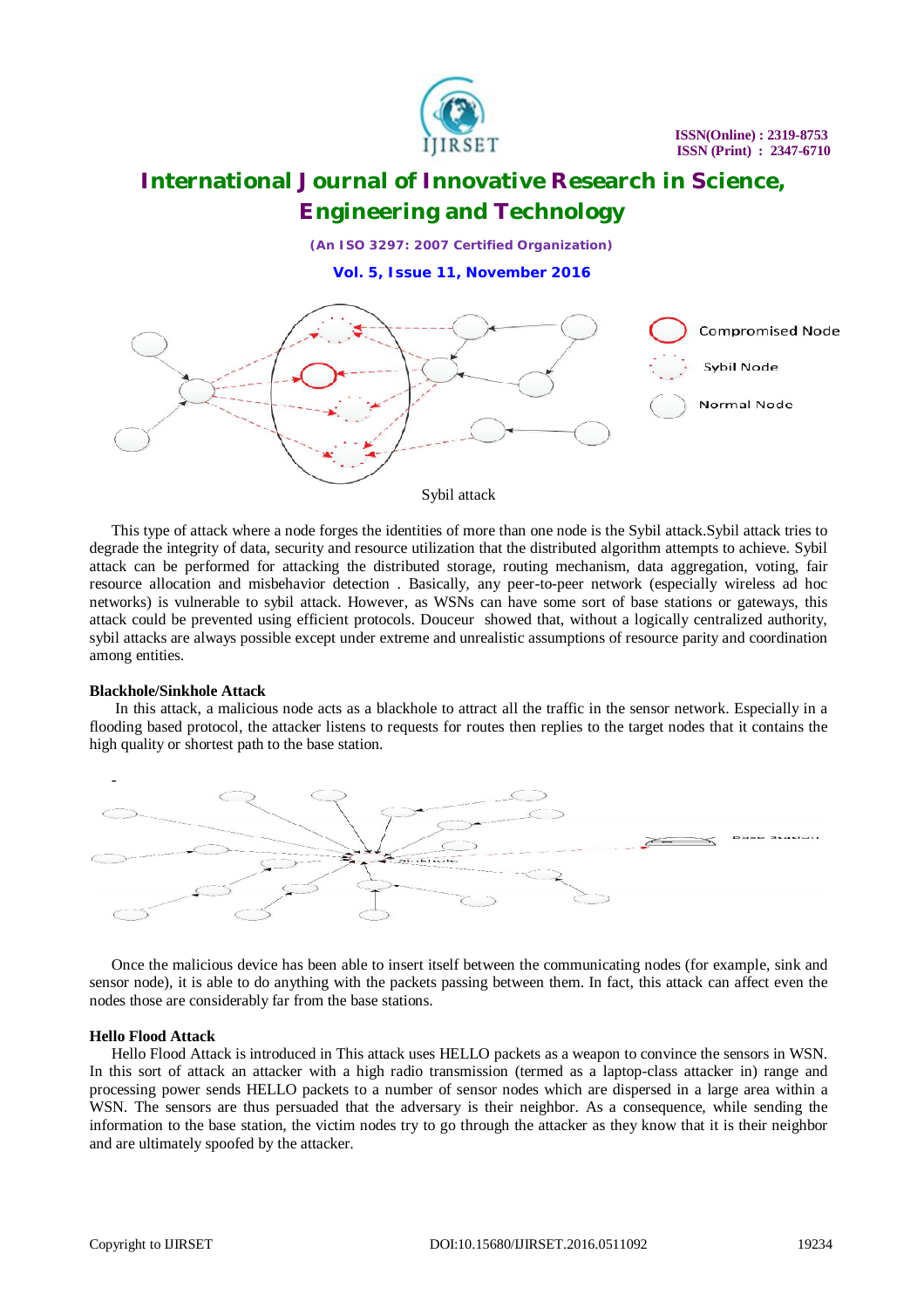

*(An ISO 3297: 2007 Certified Organization)*

**Vol. 5, Issue 11, November 2016**



### **Wormhole Attack**

Wormhole attack is a critical attack in which the attacker records the packets (or bits) at one location in the network and tunnels those to another location. The tunneling or retransmitting of bits could be done selectively. Wormhole attack is a significant threat to wireless sensor networks, because; this sort of attack does not require compromising a sensor in the network rather, it could be performed even at the initial phase when the sensors start to discover the neighboring information. When a node B (for example, the base station or any other sensor) broadcasts the routing request packet, the attacker receives this packet and replays it in its neighborhood. Each neighboring node receiving this replayed packet will consider itself to be in the range of Node B, and will mark this node as its parent. Hence, even if the victim nodes are multihop apart from B, attacker in this case



Wormhole attack

Wireless Sensor networks are vulnerable to security attacks due to the broadcast nature of the transmission medium. Furthermore, wireless sensor networks have an additional vulnerability because nodes are often placed in a hostile or dangerous environment where they are not physically protected. Basically attacks are classified as active attacks and passive attacks.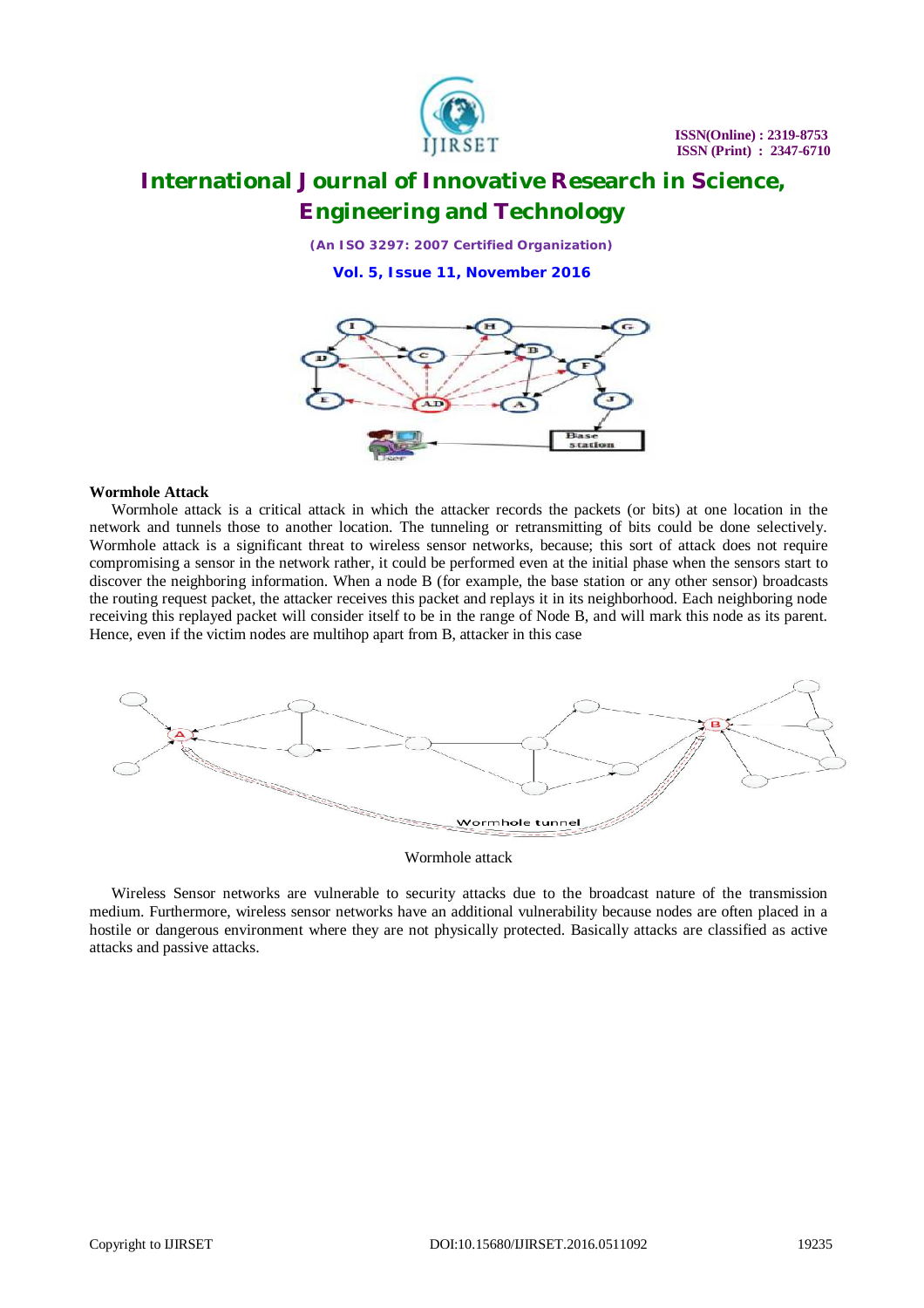

*(An ISO 3297: 2007 Certified Organization)*

**Vol. 5, Issue 11, November 2016**



Figure 3.3 General Classification of Security Attacks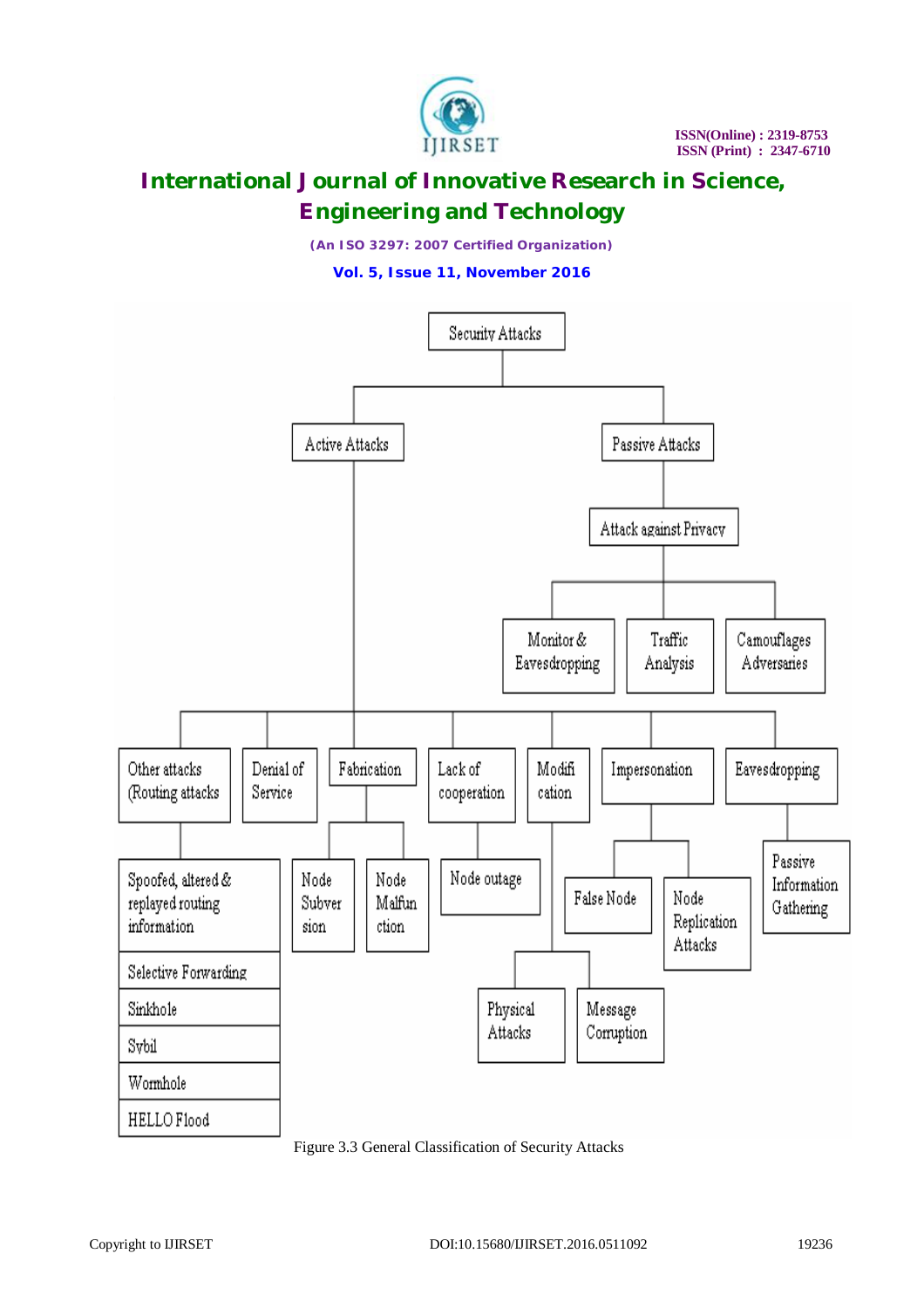

*(An ISO 3297: 2007 Certified Organization)*

**Vol. 5, Issue 11, November 2016**



Figure 3.4 Classification of Security Attacks on WSN

**Passive Attacks** The monitoring and listening of the communication channel by unauthorized attackers are known as passive attack. The Attacks against privacy is passive in nature.

**Attacks against Privacy** The main privacy problem is not that sensor networks enable the collection of information. Rather, sensor networks intensify the privacy problem because they make large volumes of information easily available through remote access. Hence, adversaries need not be physically present to maintain surveillance. They can gather information at low-risk in anonymous manner. Some of the more common attacks against sensor privacy are:

**Monitor and Eavesdropping**When the traffic conveys the control information about the sensor network configuration, which contains potentially more detailed information than accessible through the location server, the eavesdropping can act effectively against the privacy protection.

**Traffic Analysis**Even when the messages transferred are encrypted, it still leaves a high possibility analysis of the communication patterns.

**Camouflage Adversaries** One can insert their node or compromise the nodes to hide in the sensor network. After that these nodes can copy as a normal node to attract the packets, then misroute the packets, conducting the privacy analysis.

**Active Attacks**The unauthorized attackers monitors, listens to and modifies the data stream in the communication channel are known as active attack. The following attacks are active in nature. Routing Attacks in Sensor Networks, Denial of Service Attacks, Node Subversion, Node Malfunction, Node Outage, Physical Attacks, Message Corruption, False Node, Node Replication Attacks, Passive Information Gathering etc.